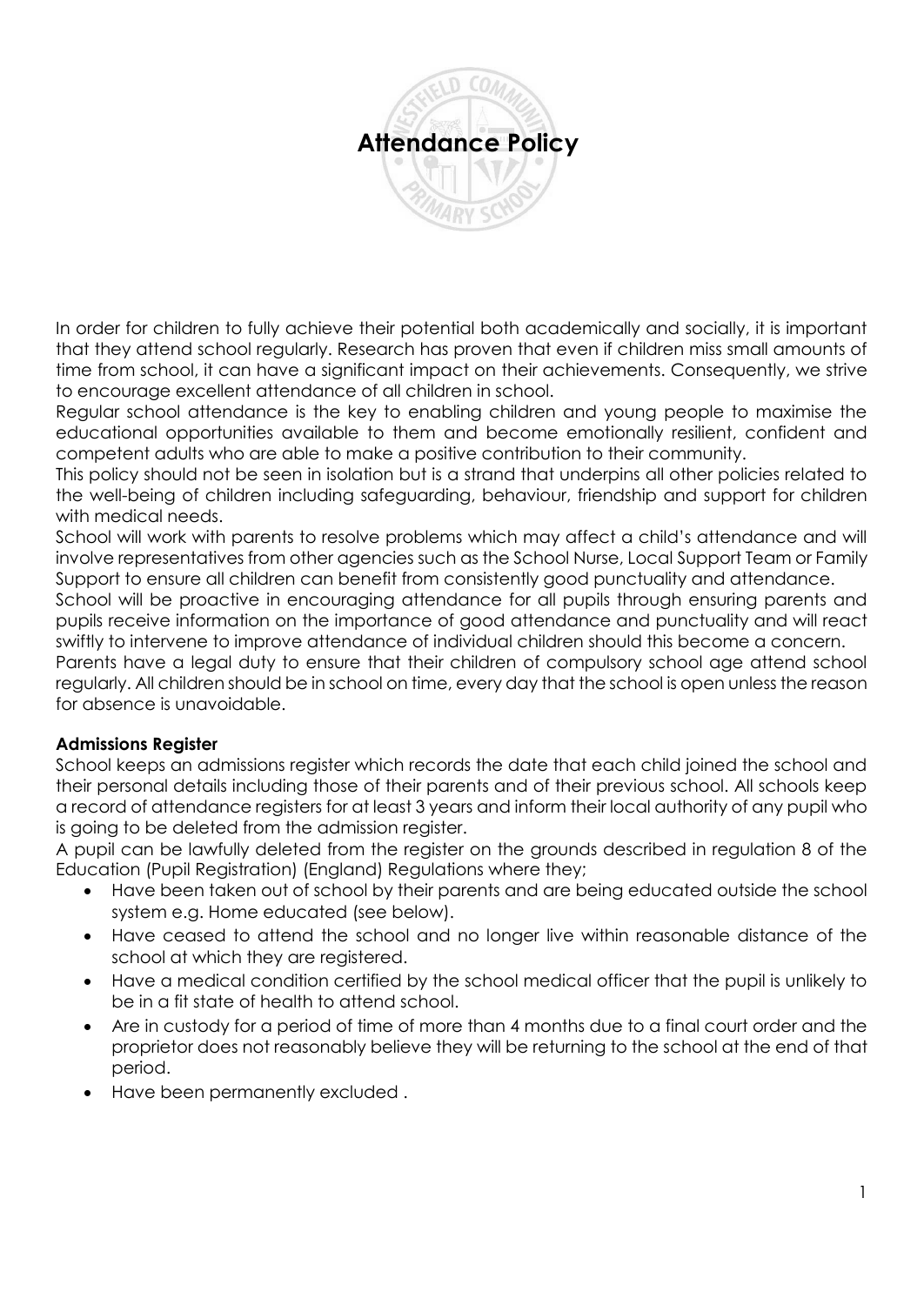## **Elective Home Education**

If school receives written notification from parents that they wish to home educate their child, then we will inform the Local Authority of the decision to remove the child's name from the admissions register and follow their procedures. Whilst school will not seek to prevent parents from choosing to home educate their child, neither will they seek to encourage them to do this – particularly as a way of avoiding exclusion or due to a poor attendance record.

## **Definition of persistent absence**

Persistent absentees are defined as those children missing more than 10% or more of the typical amount of possible sessions across a given period. School monitors attendance each month. When a child's attendance is less than 90%, a letter may be sent home to remind parents of the importance of regular attendance. If this pattern continues a further letter will be sent home asking parents to attend a meeting to discuss any issues regarding attendance and how school and parents can work together to make improvements. If attendance continues to be a concern, there is the likelihood that a Local Authority Fixed Penalty notice shall be issued.

### **Staff Responsibilities**

At Westfield, all staff are involved in promoting excellent attendance. Miss Sally Boswell reviews and monitors attendance at least weekly and as part of this may call parents to recognise and celebrate improvements in attendance or to remind parents of the requirements on them to see if school can support in any way with attendance.

## **Absence Procedures**

If your child does not attend school, parents should contact the office at the earliest possibility explaining the child's absence. If no contact is made, school will contact parents to ensure the safety and well-being of the child. If no reason is given for an absence, this is recorded as an unauthorised absence.

The doors into school open at 8.40am and close at 8.50am. Any child arriving after this time should enter through the main office and will be marked as late. Registers close at 9.15am. If a child arrives in school after this time, they do not receive an attendance mark for the morning session.

If a child is late, this can impact on their social and academic achievements. Lateness is also reviewed monthly and where a child is persistently late over a period of time, a penalty notice can be issued which may result in a fine.

### **Appointments**

Medical and dental appointments should always be made outside of the school day where possible. When children have an appointment, the school office should be informed.

### **Unauthorised absence and Holiday Requests**

The Local Authority must be informed by the school of the absence of any child for a continuous period of 10 days or more without the school's permission.

Under current guidelines, schools are not permitted to authorise absence for holidays unless there are exceptional circumstances. Parents should use the school holiday form (Appendix 1) to put their request in writing and this will be considered by the Headteacher and, if necessary, the Governors. If there is any doubt the school will seek advice from the local authority. On receipt of the request, a letter will be sent to parents explaining the decision. Where children do take a holiday in term time a G code is recorded in the register. School will work alongside the local authority to take appropriate action, including fixed penalty notices - which can result in a fine, where there is concern over a child's attendance.

At Westfield, governors review attendance termly. **The school target for attendance is 97%.**